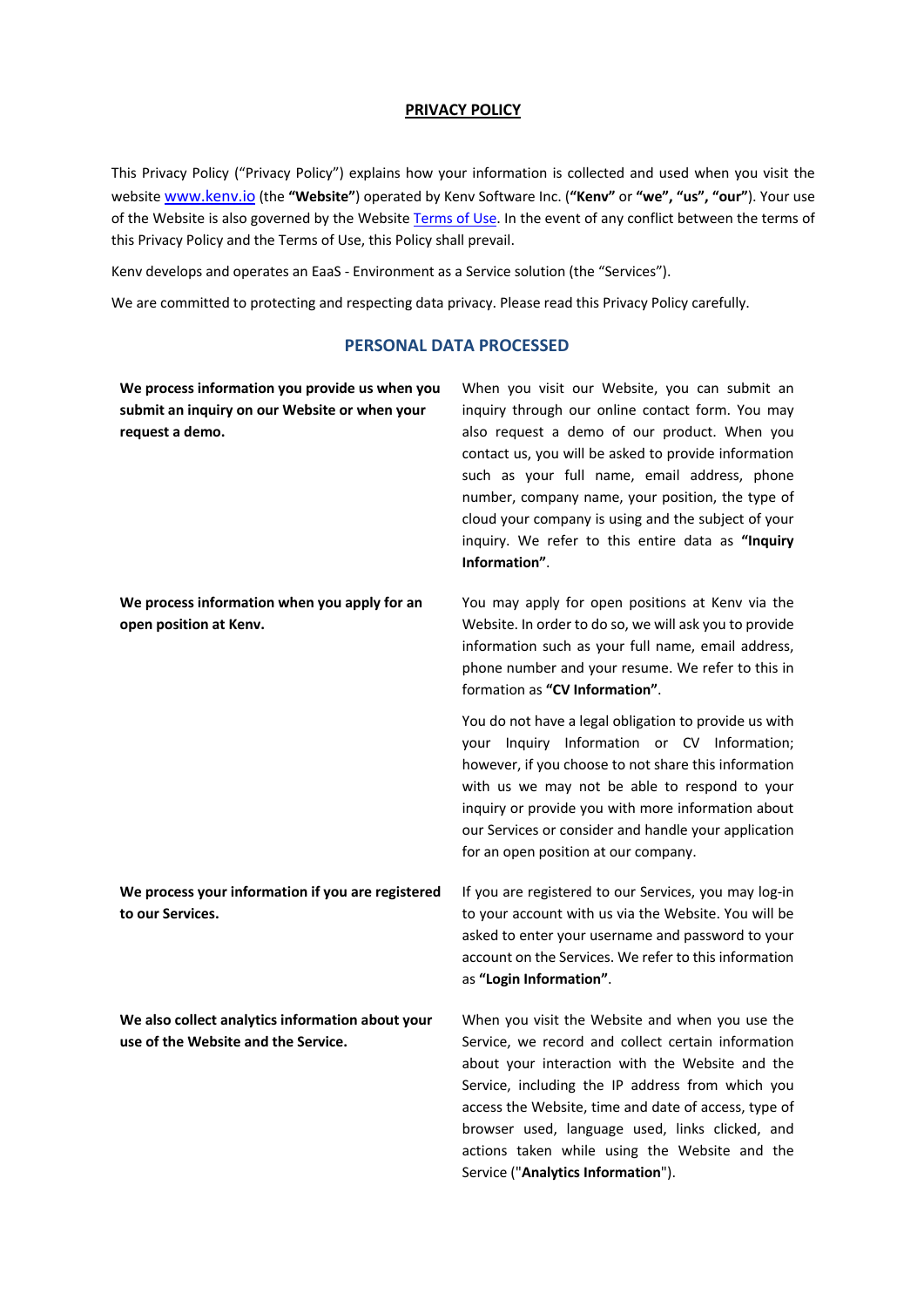## **HOW WE PROCESS PERSONAL DATA**

| To respond to and handle your inquiry.                                                                                                                                    | We process your Inquiry Information to contact you<br>about your inquiry and handle your inquiry.                                                                                                                                                                                                                                                                                                                                                                              |
|---------------------------------------------------------------------------------------------------------------------------------------------------------------------------|--------------------------------------------------------------------------------------------------------------------------------------------------------------------------------------------------------------------------------------------------------------------------------------------------------------------------------------------------------------------------------------------------------------------------------------------------------------------------------|
| To send you administrative communications.                                                                                                                                | We process your Login Information to send you<br>communications and administrative emails, to<br>manage the provision of the Service to you and to<br>provide you with further information and updates<br>about our products and technology.                                                                                                                                                                                                                                   |
| To handle your application for an open position.                                                                                                                          | We process your CV Information to consider and<br>manage your application for an open position at our<br>company.                                                                                                                                                                                                                                                                                                                                                              |
| We use Analytics Information to improve and<br>enhance the Website, our services and our email<br>communications. We also use it for business<br>administration purposes. | We use Analytics Information to improve the<br>Website and enrich the content on the Website, our<br>email communications and the products services we<br>offer to customers. We also use the Analytical<br>Information to adapt the Website, its content, and<br>services and our email communications, to users'<br>preferences. Finally, we will use the Analytics<br>Information to understand the market in which we<br>operate and for managerial reporting and business |

# **WHO WE SHARE YOUR DATA WITH**

planning.

*We will not share your information with third parties, except in the events listed below or when you provide us your explicit and informed consent.* 

| We will process information with our service                                                                                           | We will process personal information with the                                                                                                                                                                                                                                                                |
|----------------------------------------------------------------------------------------------------------------------------------------|--------------------------------------------------------------------------------------------------------------------------------------------------------------------------------------------------------------------------------------------------------------------------------------------------------------|
| providers helping us to operate our business.                                                                                          | assistance of our service providers who assist us with<br>the internal operations of the Website and our<br>business. These companies are authorized to use<br>your personal information in this context only as<br>necessary to provide these services to us and not for<br>their own promotional purposes. |
| We will share information with competent<br>authorities, if you abuse your right to use the<br>Website, or violate any applicable law. | If you have abused your rights to use the Website, or<br>if you violated any applicable law, we will share<br>information with competent authorities and with<br>third parties (such as legal counsels and advisors), for<br>the purpose of handling of the violation or breach.                             |
| We will share your information if we are legally<br>required to do so.                                                                 | We will share information if we are required to do so<br>by a judicial, governmental or regulatory authority.                                                                                                                                                                                                |
| We will share your Information with third-parties<br>in any event of change in our structure.                                          | If the operation of our Website is organized within a<br>different framework, or through another legal<br>structure or entity (such as due to a merger or<br>acquisition), we will share information only as                                                                                                 |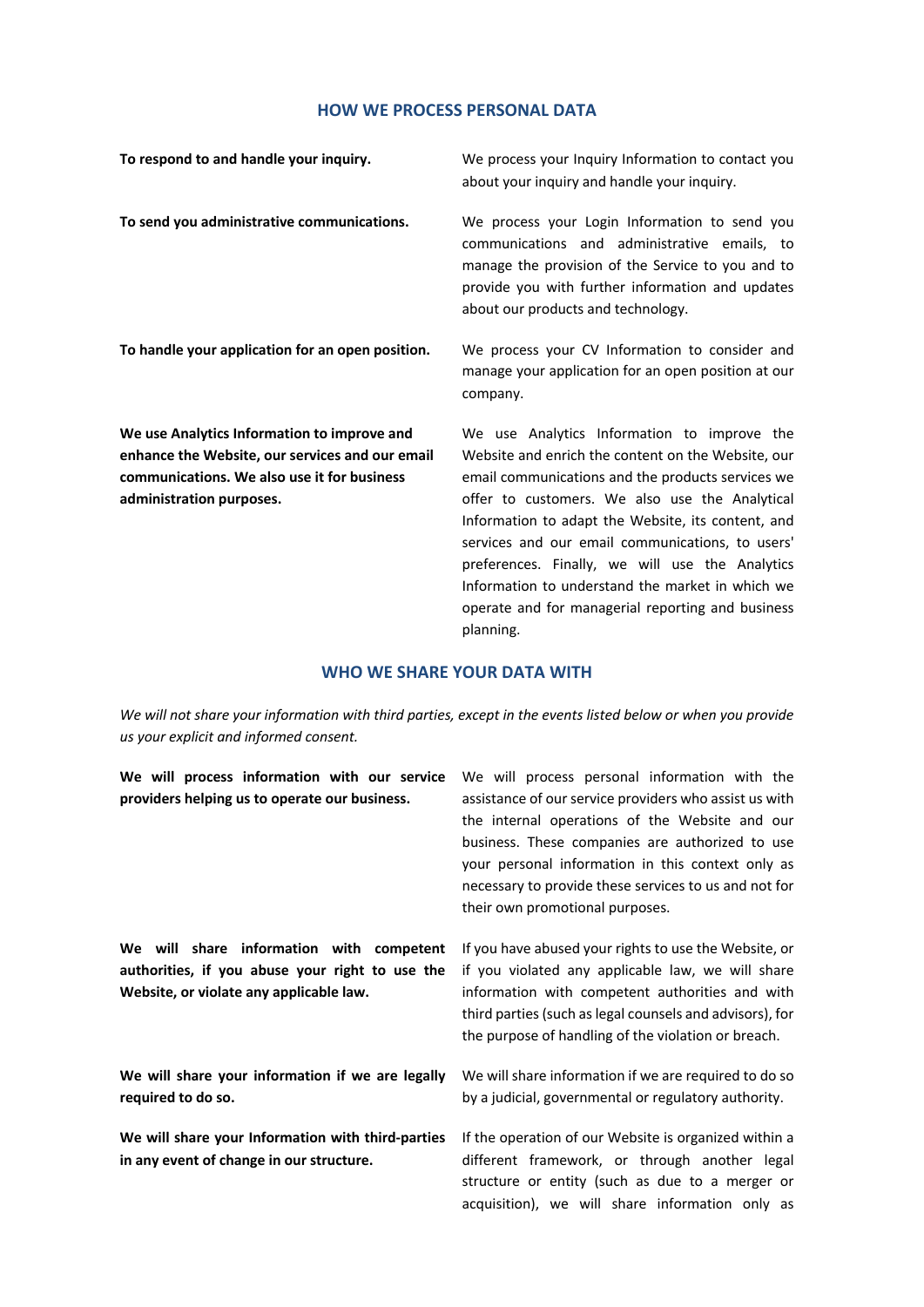required to enable the structural change in the operation of the business.

# **COOKIES**

| <b>What are cookies?</b>                                                       | Cookies are text files, comprised of small amount of<br>data, that are saved on your computer or other<br>device (e.g. smartphone, tablet, etc.) when you use<br>the internet and visit various websites.                                                                                 |
|--------------------------------------------------------------------------------|-------------------------------------------------------------------------------------------------------------------------------------------------------------------------------------------------------------------------------------------------------------------------------------------|
|                                                                                | The information that the cookies maintain is read by<br>the website you visit, during the session of your visit<br>to the website (these are called 'session' cookies),<br>and when you return to visit it again (these are called<br>'persistent' cookies).                              |
| We use cookies necessary to operate the Website<br>and for website statistics. | We use cookies for a number of purposes, as briefly<br>explained below:                                                                                                                                                                                                                   |
|                                                                                | Necessary. Cookies that are strictly necessary for the<br>functioning of the Website. The Website cannot<br>operate properly without these cookies. You can set<br>your browser to block or alert you about these<br>cookies, but some parts of the Website may not<br>function properly. |
|                                                                                | Statistics. Analytics cookies that help us understand<br>how you and other users interact with our Website<br>by collecting data that does not directly identify you.                                                                                                                     |
| You can always delete or disable cookies.                                      | You can always delete the cookies saved on your<br>device through the settings of your computer<br>browser or device. You can also disable cookies for<br>future use through the settings of your computer<br>browser or device.                                                          |

# **SECURITY AND DATA RETENTION**

| We will retain your Information for as long as we<br>need it for business purposes, and thereafter as<br>needed for record-keeping matters. | We will retain your Information for the duration<br>needed to support our ordinary business activities<br>and for operating the Website. Thereafter, we will<br>still retain it as necessary to comply with our legal<br>obligations, resolve disputes, establish and defend<br>legal claims and enforce our agreements.                                                                                   |
|---------------------------------------------------------------------------------------------------------------------------------------------|------------------------------------------------------------------------------------------------------------------------------------------------------------------------------------------------------------------------------------------------------------------------------------------------------------------------------------------------------------------------------------------------------------|
| We<br>implement<br>measures<br>secure<br>vour<br>to<br>Information.                                                                         | We implement measures to reduce the risks of<br>damage, loss of information and unauthorized access<br>or use of information. However, these measures do<br>provide absolute information<br>security.<br>not<br>Therefore, although efforts are made to secure<br>personal information, it is not guaranteed, and you<br>cannot expect that the Website will be immune from<br>information security risks. |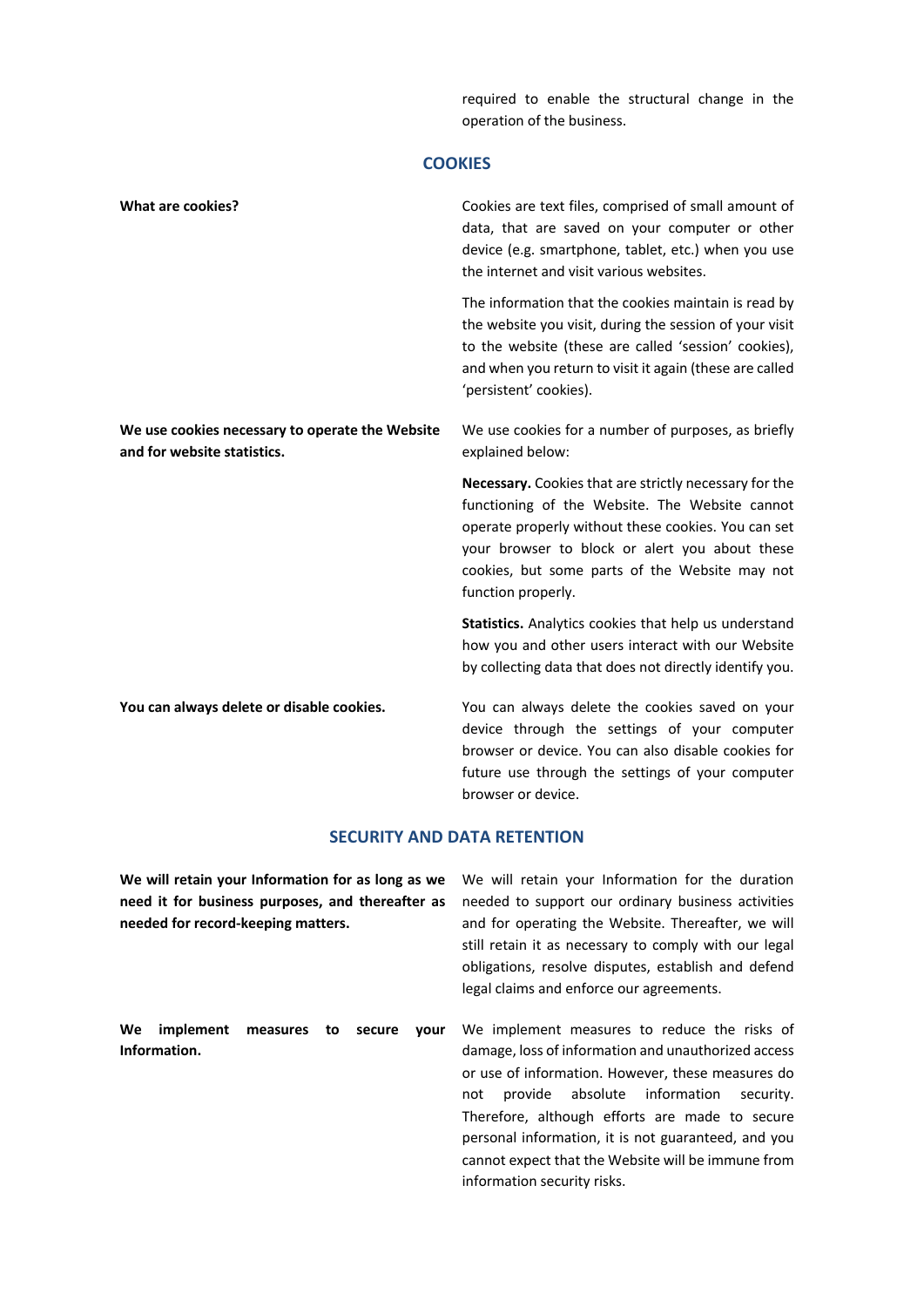#### **INTERNATIONAL DATA TRANSFERS**

**We will internationally transfer information in accordance with applicable data protection laws.** 

If we transfer your personal data for processing at locations outside your jurisdiction, we will abide by data transfer rules applicable to these situations.

If you are an EU resident, we will transfer your information from the EU to other jurisdictions outside the EU using adequate safeguards determined by the EU Commission, such as Privacy-Shield certified companies in the United States.

#### **ADDITIONAL INFORMATION FOR INDIVIDUALS IN THE EU**

|                                        | <b>Keny is the data controller of the personal</b> The following is the data controller for the purposes |
|----------------------------------------|----------------------------------------------------------------------------------------------------------|
| information collected via our Website. | of the personal data we collect via the Website:                                                         |
|                                        | Keny Software Inc.                                                                                       |

244 Fifth Avenue

New York, NY 10001

info@kenv.io

**Legal basis under EU law for processing your personal data.**

The legal basis under EU law for processing your Analytics Information is our legitimate interest in providing, maintaining, developing and enhancing the Website.

The legal basis for collecting and processing your Inquiry Information is our legitimate interests in responding to your inquiry.

The legal basis under EU law for processing your Login Information is our legitimate interests in operating the Services.

The legal basis under EU law for processing your CV Information is our legitimate interest to consider your application and manage your application for a position at our company.

The legal basis under EU law for processing your data for the purpose of handling instances of abusive use of the Website is our legitimate interests in defending and enforcing against violations and breaches that are harmful to our business.

The legal basis under EU law for processing your data where we are legally required to share it, is our legitimate interests in complying with mandatory legal requirements imposed on us.

The legal basis under EU law for us processing your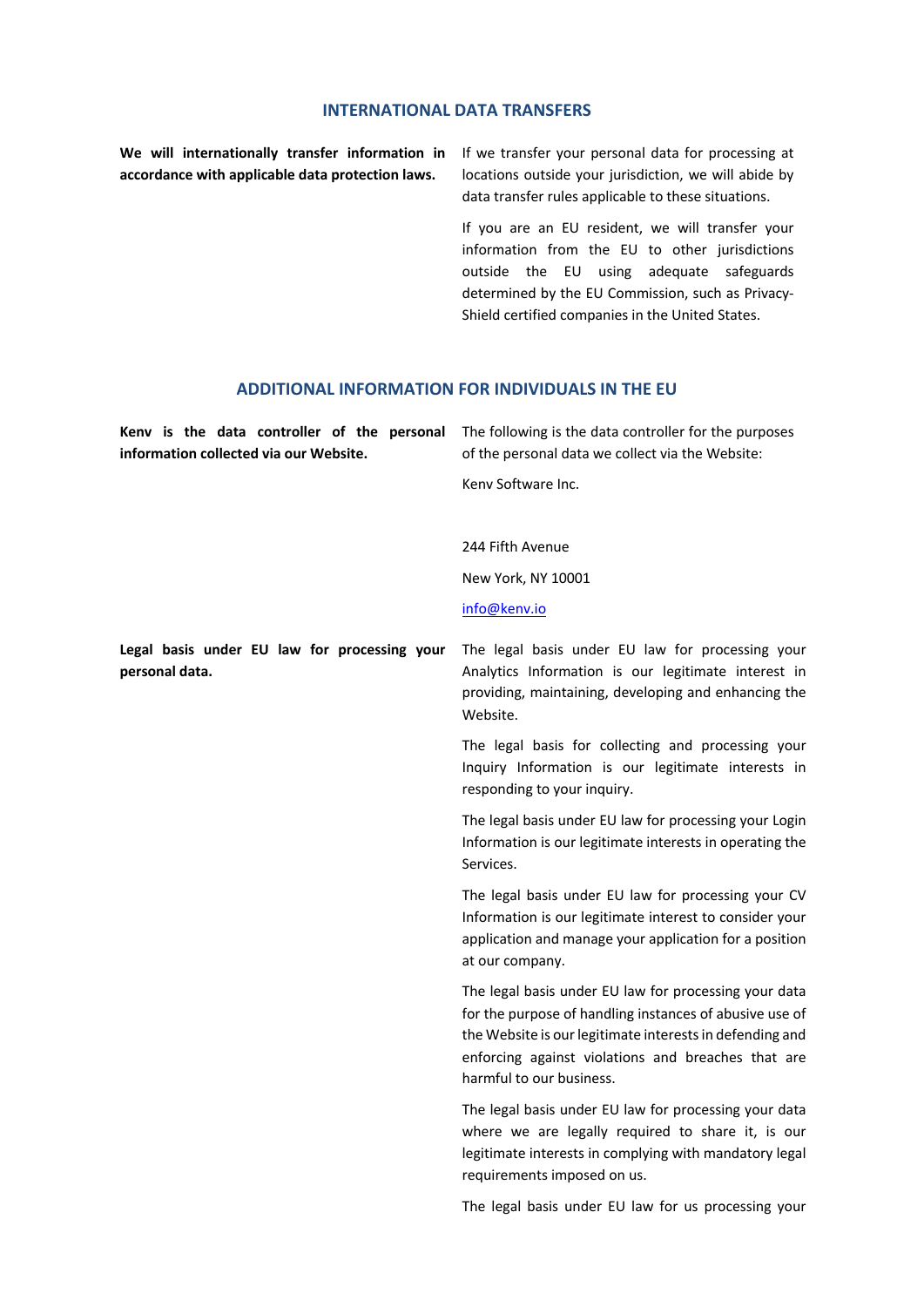**You have certain rights to access, update or delete your information, obtain a copy of your information, withdraw your consent and object or restrict certain data processing activities.**

data in the event of a change in our corporate structure is our legitimate interests in our business continuity.

If you are in the EU, you have the following rights under the GDPR:

**Right to Access** your personal data that we process and receive a copy of it.

**Right to Rectify** inaccurate personal data we have concerning you and to have incomplete personal data completed.

**Right to Data Portability**, that is, to receive the personal data that you provided to us, in a structured, commonly used and machine-readable format. You have the right to transmit this data to another service provider. Where technically feasible, you have the right that your personal data be transmitted directly from us to the service provider you designate.

**Right to Object**, based on your particular situation, to using your personal data on the basis of our legitimate interest. However, we may override the objection if we demonstrate compelling legitimate grounds, or for the establishment, exercise of defense of legal claims.

**Right to Restrict** the processing your personal data (except for storing it) if you contest the accuracy of your personal data, for a period enabling us to verify its accuracy; if you believe that the processing is unlawful and you oppose the erasure of the personal data and request instead to restrict its use; if we no longer need the personal data for the purposes outlined in this Policy, but you require them to establish, exercise or defense relating to legal claims, or if you object to processing, pending the verification whether our legitimate grounds for processing override yours.

**Right to be Forgotten**. Under certain circumstances, such as when you object to us processing your data and we have no compelling legitimate grounds to override your objection, you have the right to ask us to erase your personal data. However, we may still process your personal data if it is necessary to comply with a legal obligation that we are subject to under laws in EU Member States or for the establishment, exercise or defense of legal claims.

If you wish to exercise any of these rights, contact us at info@kenv.io

We reserve the right to ask for reasonable evidence to verify your identity before we provide you with information. Where we are not able to provide you with information that you have asked for, we will